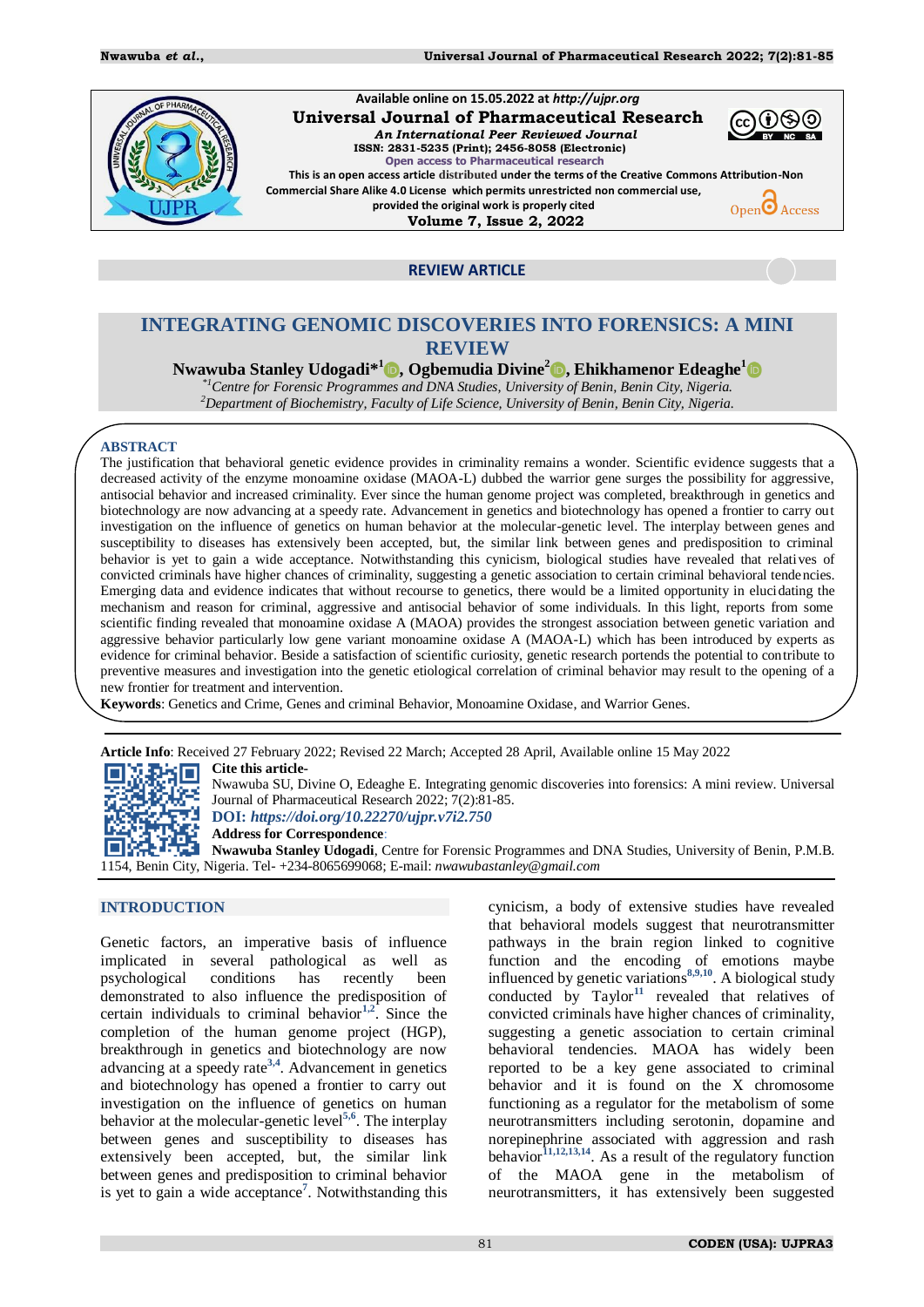that a dysfunctional MAOA gene continue to be an excellent genetic predictor of an aggressive behavior, and wide range of scientific findings have associated an increased risk of aggressive behavior to MAOA gene deficiency**[10,](#page-3-9)[15,](#page-3-14)[16](#page-3-15)**. Conversely, it is rare for MAOA gene to be absent but a low activity variant of the gene (MAOA-L) exist and have established to be linked to aggressive, criminal and violent behavior**[1](#page-3-0)[,17,](#page-3-16)[18](#page-4-0)** .

Experimentally, it was reported that males of a large Dutch kindred whom exhibited anomalous aggressive behavior were observed to have low level of MAOA (MAOA-L) activity associated with a deleterious point mutation in the  $8^{th}$  exon of the gene<sup>[18,](#page-4-0)[19](#page-4-1)</sup>. Similarly, it was observed that the unaffected males of the Dutch kindred were not affected this mutation<sup>[18](#page-4-0)</sup>. Overall, MAOA-L individuals are found to be very aggressive relative to MAOA-H (high MAOA activity) individuals<sup>[20,](#page-4-2)[21,](#page-4-3)[22](#page-4-4)</sup>. To end with, reducing a jail term of a convicted murderer owing to the MAOA gene seems implausible, but it has been reported. The first attempt to use evidence of MAOA levels in defense of a convicted murderer was in the United State of America in the year  $1994^{17}$  $1994^{17}$  $1994^{17}$ . Since then, it has become a contestable discus among lawyers and scientist alike. In Italy and the USA alike, it was observed that a common genetic variation, present in around a third of Caucasian men, has successfully been used in the defense for violent criminals $^{11}$  $^{11}$  $^{11}$ . This review provides updates on the current knowledge and position of genes attributed to criminal behavior. The paper would also highlight the discovery of Aggression-Causing genes, the linkage between MAOA gene and aggressive and antisocial behavior, and the forensic use of behavior with recourse to genetics in criminal proceedings.

### **Discovery of Aggression-Causing Genes**

In the last couple of years, geneticist and molecular biologist have been searching for a link between genetic root and violent criminal behavior and this led to the discovery of some aggression-causing genes<sup>18</sup>. This aggression-causing gene have received growing interest from the legal and scientific milieu as they consider the influence of such genes on the criminal justice system and personal responsibility**[11,](#page-3-10)[18](#page-4-0)[,23](#page-4-5)**. A growing body of methodical evidence have shown that aggression related genes holds two interest and opposite preposition: first, the potential of prediction and mitigating imminent crime of affected individuals via gene knock-out and second reducing affected individual jail terms based on predisposition to aggressor gene**[1,](#page-3-0)[18,](#page-4-0)[24](#page-4-6)**. While recourse to genetic makeup provides a scientific basis to clear up legal complexity, there remains a huge concern that there might be a focus to genetic makeup as a way out in dealing with criminality by neglecting other potential environmental based causal factors<sup>[24](#page-4-6)</sup>.

In an attempt to discover the aggression causing genes, experimental studies implicated monoamine oxidase dubbed warrior gene as the aggressor gene in both mice and human studies and this generic abnormality have maintained a great deal of attention for both scientist and legal practitioners**[1,](#page-3-0)[18](#page-4-0)**. Although experimental studies of aggressive behavior in mice commenced around fifty years now, a breakthrough by geneticist and molecular biologist in identifying specific genes implicated in aggressive behavior have only recently been recorded and accepted**[5](#page-3-4)[,18](#page-4-0)**. Experimental study using mouse offers key insight on elucidation of aggressive and antisocial behavior in human owing in part to the fact that there is neurological similarity between mice and humans**[18,](#page-4-0)[24,](#page-4-6)[25,](#page-4-7)[26](#page-4-8)** .

Using genetic "knockout" technology, a family of mice was genetically altered to be monoamine oxidase A (MAOA) deficient and experimentation revealed that the catalytic activity of MAOA was silenced resulting to the production of increased levels of neurotransmitters (serotonin and norepinephrine) causing an impulsive aggressive behavior in the mice<sup>5</sup>. The study also observed that they male mice frequently attacked one another by biting each other"s genitals and rump and the study concluded that the absence of MAOA in the genetically altered mice provides a proof of genetic link to the aggressive behavior**[5](#page-3-4)[,6](#page-3-5)[,18](#page-4-0)[,24](#page-4-6)**. In validation to the mice study, an experimental study conducted for a reported four generation involving a males of a Dutch kindred showed that a total of fourteen males exhibited aggressive, criminal and antisocial behavior including arson, aggravated attacks, sexual assault, and exhibitionism and the study concluded with the observation that the affected males were found to be deficient of the MAOA gen[e](#page-3-4)**[5,6,](#page-3-5)[18,](#page-4-0)[24](#page-4-6)** . Correspondingly, the neurogeneticist and collaborator of the Dutch kindred experimental study, Xandra Breakefield reported that an abnormal accumulation of neurotransmitters due to the deficiency of the MAOA genes results to a challenge in handling stressful predicaments eliciting an impulsive, violent and aggressive manner of behavior among affected individuals**[5,](#page-3-4)[18](#page-4-0)[,24,](#page-4-6)[27](#page-4-9)** .

### **Epidemiological design in validation of genetic influence on criminal behavior**

Epidemiological designs which involves the use of family, twin and adoption as parameters to determine the influence of genetics on aggressive behavior suggest that criminal behavior may strongly be associated to genetic makeu[p](#page-3-0)**<sup>1</sup>** . In respect to twin as an indices of epidemiological design, a twin studies involving well over ten twins conducted in different countries comparing the rate of criminal behavior between monozygotic twins (MZ) and dizygotic twins (DZ) revealed a genetic link to criminal behavior. Generally, these studies corroborate the existing findings that criminal behavior is linked to genetic predisposition and specifically, a greater concordance rate for aggressive behavior and criminality was noticed for MZ twins than for DZ twin[s](#page-3-0)**[1,5,](#page-3-4)[6](#page-3-5)** .

As per adoption, adoption studies provide a natural experiment to test the reality and degree of inherited predispositions<sup>1</sup>. In this light, existing adoption studies reported in The United States, Sweden and Denmark revealed that criminal behavior may have important genetic influences**[5,](#page-3-4)[28,](#page-4-10)[29](#page-4-11)**. In Sweden a study conducted by Bohman *et al.*,<sup>[28](#page-4-10)</sup> which assessed the extent of criminality and alcoholism in 2324 study population of Swedish adoptees and their biological and adoptive parents, revealed that a biological background positive for criminality contributed to an increased risk of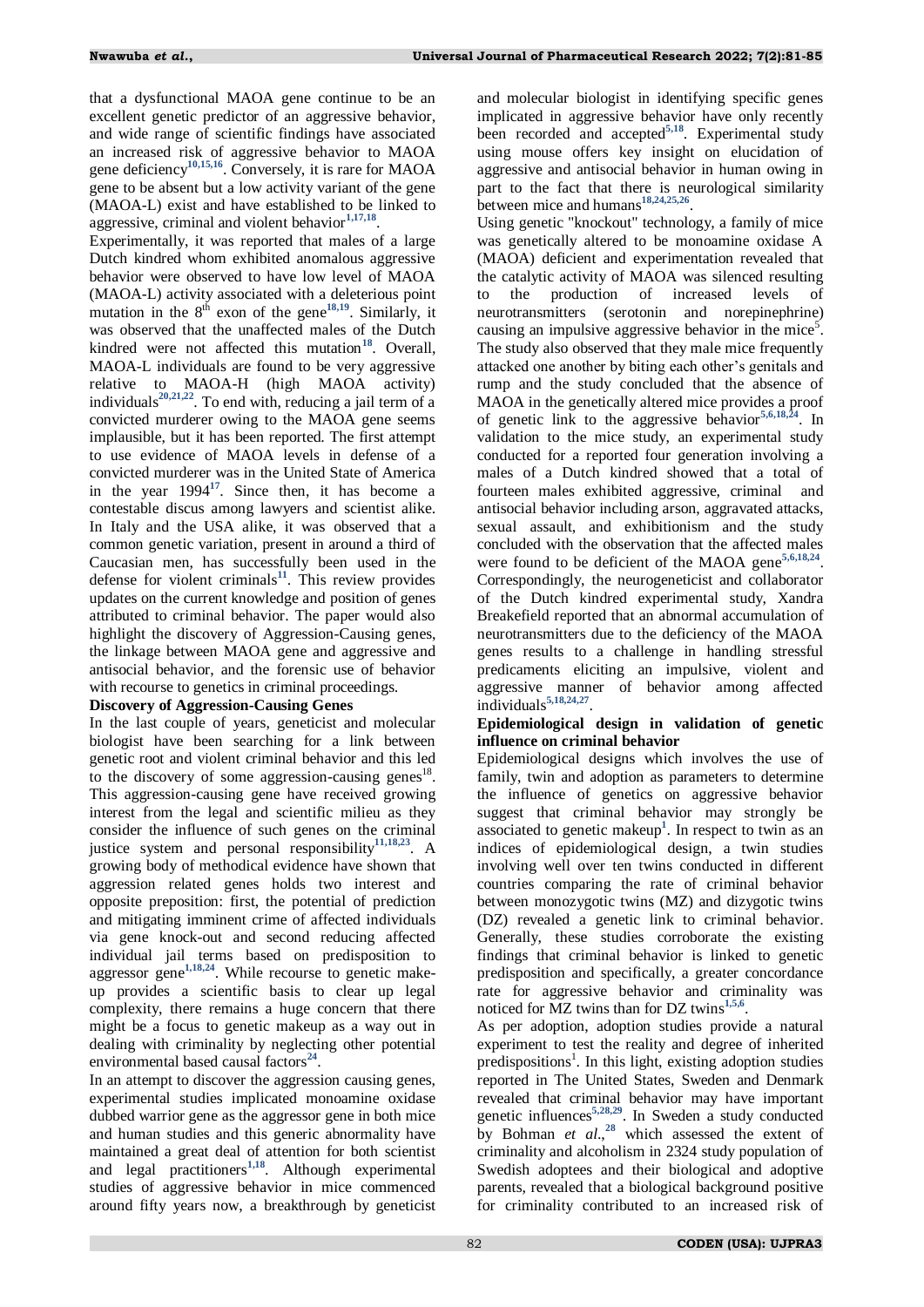criminality in the adopted-away children. In Denmark, a study conducted by Mednick *et al*., **[29](#page-4-11)** on the relationship of genetics to criminal behavior using an extensive data set consisting of 14,427 Danish adoptees (ranging in age from 29 to 52 years) and both sets of biological and adoptive parents. The study found out that adopted-away sons had a higher risk of having a court conviction if their biological parent, rather than their adoptive parent, had one or more court convictions. Finally, in USA the first adoption study conducted by Crowe in 1974 revealed a genetic relationship to criminal behavior and this finding was corroborated by another independent conducted by Cadoret and colleagues therefore validating the concept that criminal behavior may have important genetic influences**[1,](#page-3-0)[6](#page-3-5)** .

### **Overview of Monoamine oxidase (MAOA)**

Monoamine oxidase A gene (MAOA) regarded as "warrior gene", is an enzyme that in humans is encoded by the MAOA gene<sup>[19,](#page-4-1)[22](#page-4-4)</sup>. This gene is one of two neighboring gene family members that encodes the mitochondrial enzymes catalyzing oxidative deamination of neurotransmitters including dopamine, norepinephrine, and serotonin**[5,](#page-3-4)[6,](#page-3-5)[18,](#page-4-0)[30,](#page-4-12)[31](#page-4-13)**. It has been reported that mutation in the MAOA genes leads to Brunner syndrome, and has particularly been linked to aggressive and antisocial behavior**[32,](#page-4-14)[33,](#page-4-15)[34](#page-4-16)**. The promoter region of the MAOA carries a conserved binding sites for specificity protein 1 (Sp1); a human protein encoded by the SP1 gene (Sp1), GATA-binding factor 2 (GATA2) which is a nuclear protein regulating gene expression, and the TATA-binding protein (TBP) considered as a general transcription factor that binds specifically to a DNA sequence called the TATA box**[35,](#page-4-17)[36,](#page-4-18)[37](#page-4-19)**. Going forward, the human promoter region of the MAOA gene contains a 30-base repeat sequence repeated over a varying number of times**[20,](#page-4-2)[38](#page-4-20)[,39](#page-4-21)**. There are 2R (two repeats), 3R, 3.5R, 4R, and 5R variants of the repeat sequence, with the 3R and 4R variants been the predominant in all populations, however, the 3.5R and 4R variant has been observed to be very active as compared to the other variants**[38,](#page-4-20)[39](#page-4-21)**. Additionally, variations in the MAOA promoter repeat has been reported; 52-59% of African American men, 48-62% of Chinese men, 62% of Maori men, 57% of Japanese men and 33-37% of European men carried the 3R allele, while 5.2% of Black men, 0.1% of European men, and 1.3% of Asian men carried the 2R allele<sup>[5,](#page-3-4)[27](#page-4-9)</sup>.

Observational, survey-based and experimental studies as well as the recent advances in an emerging field of study, the neurocriminology have well demonstrated an impeccable scientific relationship between genetic makeup and criminal and antisocial behavior**[17,](#page-3-16)[30,](#page-4-12)[31,](#page-4-13)[40](#page-4-22)** . A body of extensive reports have implicated the MAOA gene as the strongest link between criminality, aggression, antisocial behavior and genetics**[17,](#page-3-16)[21](#page-4-3)[,33,](#page-4-15)[34](#page-4-16)** .

### **Genetic Evidence in Criminal Proceedings: Case of the MAOA-L Gene**

It has widely been reported that the past two decades have seen a global acceptance of neuroscientific evidence in criminal proceedings, and review of criminal cases revealed a growing trend in the use of neuroscientific evidence in the United State of

America, United Kingdom, Canada and The Netherlands**[27,](#page-4-9)[32,](#page-4-14)[38,](#page-4-20)[41](#page-4-23)**. The methodology for obtaining neuroscientific evidence with a strict observation of chain of custody often involves the structural brain imaging, electroencephalography (EEG) and neuropsychological assessment**[41](#page-4-23)**. MAOA-L gene in relation to neuroscientific evidence has been demonstrated to be introduced by expert witness as an evidence in defense of an accused based on predisposition to the MAOA-L gene**[42,](#page-4-24)[43](#page-4-25)** . Courts, scientist, critics and psychologist around the world have deliberated on the use of neuroscientific and genetic evidence in criminal cases as a "double-edged sword"<sup>[38,](#page-4-20)[41](#page-4-23)[,44](#page-4-26)</sup>. On one side, neuroscientific/genetic evidence portends a vindicating potential owing to the fact that it contributes to the reduction of culpability of defendant, and on the other side, it may act as an aggravating factor because it supports the assumption of future dangerousness**[42](#page-4-24)**. However, the United States legal theorist Denno<sup>[27](#page-4-9)</sup>, who has investigated several real criminal cases in which biological evidence was introduced, considers the double-edged sword theory a mythos. Undeniably, neuroscience and genetic evidence is progressively being introduced in criminal cases in the United States**[27,](#page-4-9)[45](#page-4-27)[,46](#page-4-28)** in Canada **[32](#page-4-14)**, Western Europe<sup>[38,](#page-4-20)[41](#page-4-23)</sup>, and Australia<sup>[44](#page-4-26)</sup>.

In determining culpability, admissibility of evidence, sentencing, and the lowering of charges to lesser offence owing to genetic predispositions, legal system particularly in the USA considers the guilt phase, sentencing phase and the appellate phase. The guilt phase largely embroils assessment of the accused to determine a committal the criminal act charged ("actus reus"), while having the requisite, culpable mental state ('mens rea')<sup> $47$ </sup>. The mens rea is usually recognized for each crime and differs in lessening degrees of criminal responsibility with the objective to ensure of proportionality in punishment**[47](#page-4-29)** . Legal decision-makers must be convinced that the accused was unable to form the mens rea required for a specific offence to be committed<sup>48</sup>. Negating the mens rea of an offence renders the accused not guilty**[49](#page-4-30)**. In the guilt phase, MAOA-L gene evidence was reported to be ruled admissible and a lesser sentence was charged<sup>[22](#page-4-4)</sup>. A case where MAOA-L gene was considered admissible in the guilt phase was the case of the State v. Waldroup (2011). The accused was charged with felony murder of Bradshaw and attempted first-degree murder of his wife, which carried the death penalty. But, after he tested for the MAOA-L gene, the defense counsel presented the evidence and contested that the accused"s genetic predisposition to aggressive behavior was a causal factor for the crime**[49](#page-4-30)**. The court admitted the evidence and charged the accused a lesser infractions of voluntary manslaughter and attempted seconddegree murder, the least serious criminal charges available to them**[22](#page-4-4)[,49](#page-4-30)** .

The sentencing phase, is where the penalty for the criminal offense is determined. Although the legal systems vary, but courts consider statutory and nonstatutory mitigating factors and aggravating factors at sentencing<sup>[27,](#page-4-9)[50](#page-4-31)</sup>. As per the appellate phase, a reduction in sentence was also granted following a presentation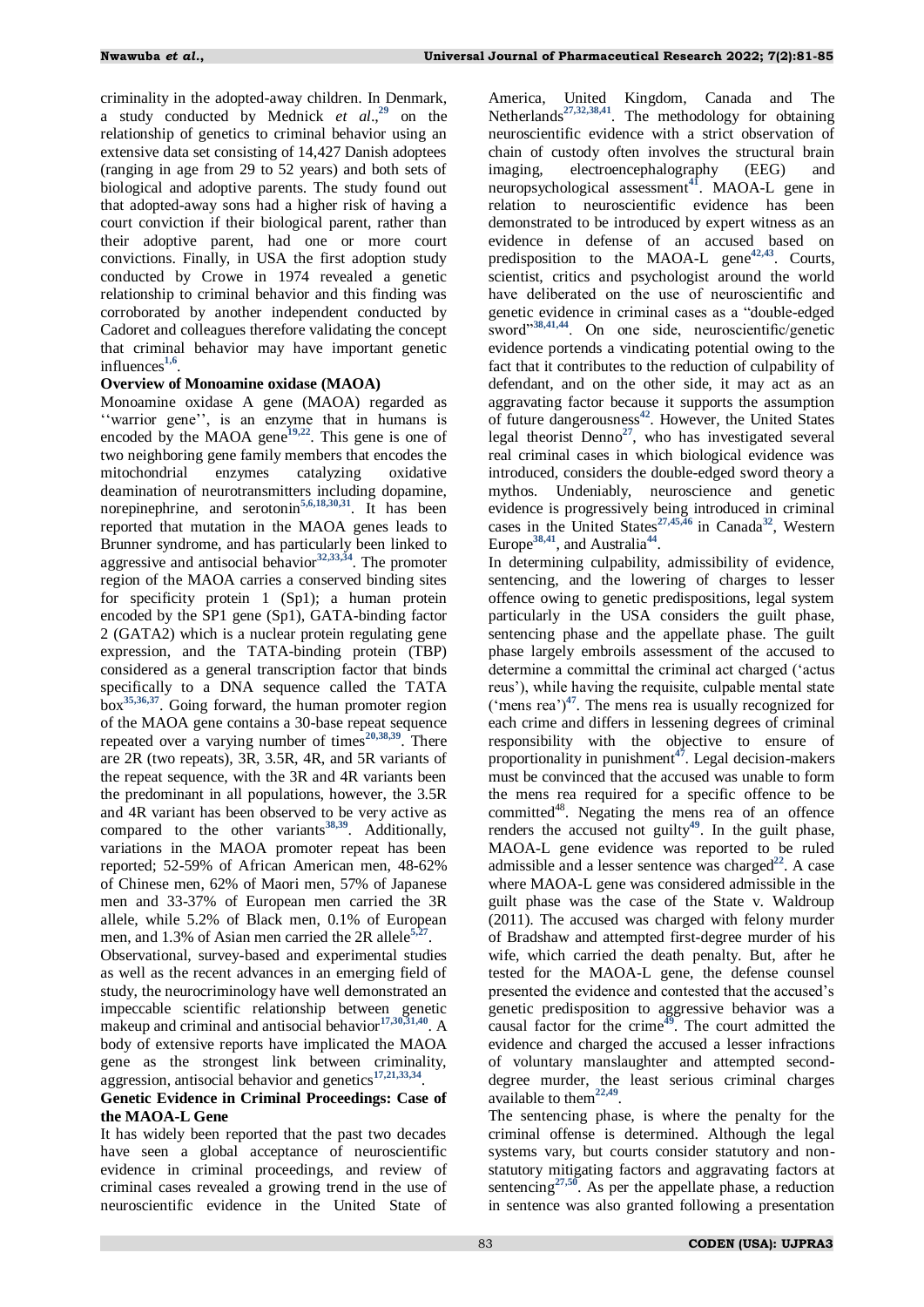of a genetic evidence for post-conviction appeals**[51,](#page-4-32)[52](#page-4-33)** . The first reported case where the MAOA-L evidence resulted to lesser sentence was the case of Bayout v. Francesco (2009). The accused was convicted of assaulting another man to death owing to the fact that he misleadingly believed the victim had assaulted him previously in a wanton attack. He was afterward sentenced to nine years in prison. On appeal, new mitigating evidence was presented by a molecular neuroscientist who told the court the accused carried the MAOA-L genotype and the appeals court granted a one-year reduction of his sentence**[53](#page-4-34)**. As the result of the complexity of genetic evidence, the jury in the Bradley Waldroup's case stated that "the more the genetic evidence is presented before a jury, the greater the possibility of diverting the attention away from the facts and focusing onto the other aspects of the case<sup>[52](#page-4-33)</sup>.

### **CONCLUSION**

Genetic factors signify one source of impact on criminal behavior. Till in recent times, genetic link to criminal behavior was relegated to the background. Emerging findings and evidence indicates that without recourse to genetics, there would be a limited opportunity in elucidating the mechanism and reason for criminal, aggressive and antisocial behavior of some individuals. In this light, reports from extensive studies suggest a strongest link between genetic variation and aggressive behavior is implicated in monoamine oxidase A (MAOA). Therefore, we recommend that they should be an early molecular testing to determine individual who are at increased risk of certain negative outcomes, and the identified individuals who are at increased genetic risk for criminal offending should be placed on environmental buffers such as educational programs or gene editing to reduce the risk that this genetic predisposition will be expressed.

### **ACKNOWLEDGEMENTS**

Authors are grateful to Centre for Forensic Programmes and DNA Studies, University of Benin, P.M.B. 1154, Benin City, Nigeria, for providing an excellent theoretical and practical exposition on Forensic Science.

### **CONFLICT OF INTEREST**

The authors declare that there is no conflict of interest regarding the publication of this article.

#### **AUTHOR'S CONTRIBUTION**

Nwawuba Stanley Udogadi: Conceptualized and designed the article, drafted the article, and critical revision of the article for important intellectual content. Ogbemudia Divine: Drafted the article, and critical revision of the article for important intellectual content. Ehikhamenor Edeaghe: Critical revision of the article for important intellectual content, and final approval of the article.

#### **REFERENCES**

- <span id="page-3-0"></span>1. Jasmine AT, Sarnoff AM. Genetic Factors and Criminal Behavior. Federal Prob 2000; 64(2): 24-27.
- <span id="page-3-1"></span>2. Nwawuba SU, Akpata CBN. Awareness level on the role of forensic DNA database in criminal investigation in Nigeria: A case study of Benin city. J Forensic Sci Res 2020;4:007- 014. *<https://doi.org/10.29328/journal.jfsr.1001019>*
- <span id="page-3-2"></span>3. Nwawuba SU, Mohammed KA, Adams TB, *et al*. Forensic DNA Profiling: Autosomal short tandem repeat as a prominent marker in crime investigation. Malaysian J Med Sci 2020; 27(4):22–35. *<https://doi.org/10.21315/mjms2020.27.4.3>*
- <span id="page-3-3"></span>4. Nwawuba SU, Momoh SM, Nwokolo CC, *et al*. Key DNA profiling markers for identification: A mini review. Pharm Pharmacol Int J 2021;8(6):337-343.
- <span id="page-3-4"></span>5. Wertz JA, Caspi1 DW, Belsky AL, *et al*. Genetics and crime: Integrating new genomic discoveries into psychological research about antisocial behavior. Psych Sci 2018; 29(5):791–803.
	- *<https://doi.org/10.1177/0956797617744542>*
- <span id="page-3-5"></span>6. Visscher PM, Wray NR, Zhang Q, *et al*. 10 years of GWAS discovery: Biology, function, and translation. The American J Human Gen 2017;101:5–22. *<https://doi.org/10.1016/j.ajhg.2017.06.005>*
- <span id="page-3-6"></span>7. McGrath LM, Mustanski B, Metzger A, *et al*. A latent modeling approach to genotype–phenotype relationships: maternal problem behavior clusters, prenatal smoking, and MAOA genotype. Arch Women"s Ment Health 2012; 15(4):269– 282.
	- *<https://doi.org/10.1007/s00737-012-0286-y>*
- <span id="page-3-7"></span>8. Caspi A, McClay J, Moffitt TE, *et al*. Role of genotype in the cycle of violence in maltreated children. Sci 2002; 297:851–854. *<https://doi.org/10.1126/science.1072290>*
- <span id="page-3-8"></span>9. Foley DL, Eaves LJ, Wormley B, *et al*. Childhood adversity, monoamine oxidase a genotype, and risk for conduct disorder. Arch Gen Psych 2004; 1(7):738–744. *<https://doi.org/10.1001/archpsyc.61.7.738>*
- <span id="page-3-9"></span>10. Widom CS, Brzustowicz LM. MAOA and the "cycle of violence": childhood abuse and neglect, MAOA genotype, and risk for violent and antisocial behaviour. Biol Psych 2006; 60(7):684–689.
	- *<https://doi.org/10.1016/j.biopsych.2006.03.039>*
- <span id="page-3-10"></span>11. Taylor SE. Criminal minds: The influence of the monoamine oxidase A genotype and environmental stressors on aggressive behaviour. Burgmann J 2013; 2:143-145.
- <span id="page-3-11"></span>12. Choe DE, Shaw DS, Hyde LW, *et al*. Interactions between monoamine oxidase A and punitive discipline in African American and Caucasian men"s antisocial behavior. Clin Psych Sci 2014;2(5):591–601. *<https://doi.org/10.1177/2167702613518046>*
- <span id="page-3-12"></span>13. Kieling C, Hutz MH, Genro JP, *et al*. Gene– environment interaction in externalizing problems among adolescents: Evidence from the Pelotas 1993 Birth Cohort Study. J Child Psych Psych 1993; 54(3):298–304. *<https://doi.org/10.1111/jcpp.12022>*
- <span id="page-3-13"></span>14. Garpenstrand H, Longato-Stadler E, Klinteberg B, et al. Low platelet monoamine oxidase activity in Swedish imprisoned criminal offenders. European Neuropsychopharmacol 2002;12(2):135–140. *[https://doi.org/10.1016/s0924-977x\(01\)00148-1](https://doi.org/10.1016/s0924-977x(01)00148-1)*
- <span id="page-3-14"></span>15. Kolla NJ, Attard S, Craig G, *et al*. Monoamine oxidase A alleles in violent offenders with antisocial personality disorder: High activity associated with proactive aggression. Criminal Behav Ment Health 2014; 24(5):368– 372. *<https://doi.org/10.1002/cbm.1917>*
- <span id="page-3-15"></span>16. Beaver KM, Barnes JC, Boutwell BB. The 2-repeat allele of the MAOA gene confers an increased risk for shooting and stabbing behaviors. Psych Quart 2014; 85(3):257–265. *<https://doi.org/10.1007/s11126-013-9287-x>*
- <span id="page-3-16"></span>17. McDermotta R, Dustin T, Jonathan C, *et al*. Monoamine oxidase A gene (MAOA) predicts behavioral aggression